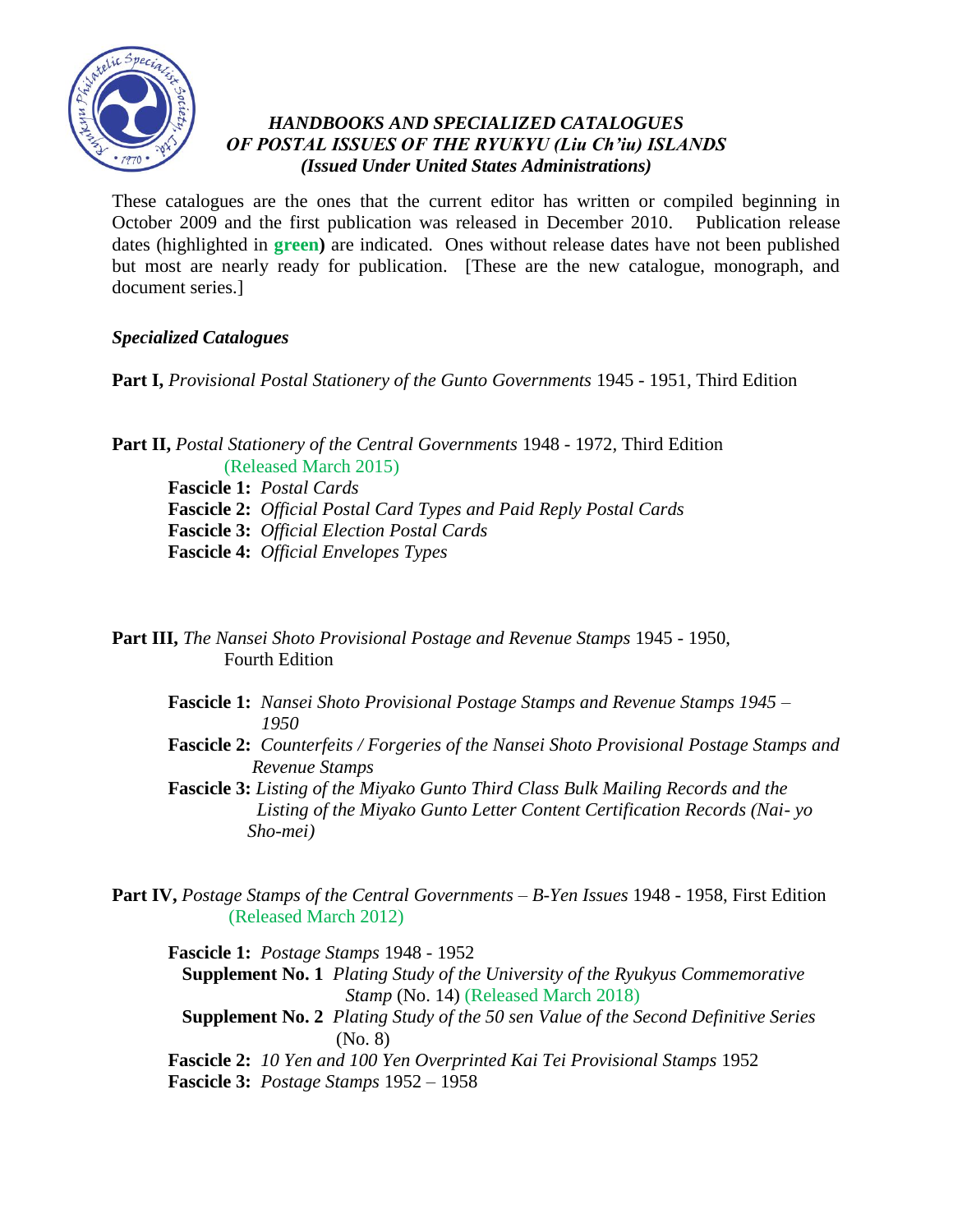## *Specialized Catalogues* **(Continued)**

**Part V,** *Postage Stamps of the Central Government - Dollar Issues* 1958 - 1972, First Edition

**Fascicle 1:** *Currency Conversion Provisional Series* 1958 (Released July 2012)

**Fascicle 2:** *Postage Stamps - Dollar Issues* 1958 - 1961 (Released August 2014)

**Fascicle 3:** *Haku-Gin-Do, The White Silver Shrine, "Itoman Merger" Commemorative Stamp* 1961 (Released March 2013)

 **Fascicle 4:** *Postage Stamps - Dollar Issues* 1961 - 1964 (Released August 2014)

**Fascicle 5:** *Postage Stamps - Dollar Issues* 1965 – 1968 (Released December 2015)

**Fascicle 6:** *Postage Stamps - Dollar Issues* 1969 – 1972 (Released March 2016)

**Part VI,** *Air Mail Stamps, Special Delivery Stamp, Revenue Stamps, and Unemployment Insurance Revenue Stamps,* First Edition (Released December 2010)

**Fascicle 1:** *Air Mail Series - B-Yen Issues* 1950 - 1958

**Fascicle 2:** *Air Mail Series - Dollar Issues* 1958 - 1972

**Fascicle 3:** *Special Delivery Stamp, Revenue Stamps, and Unemployment Insurance Revenue Stamps*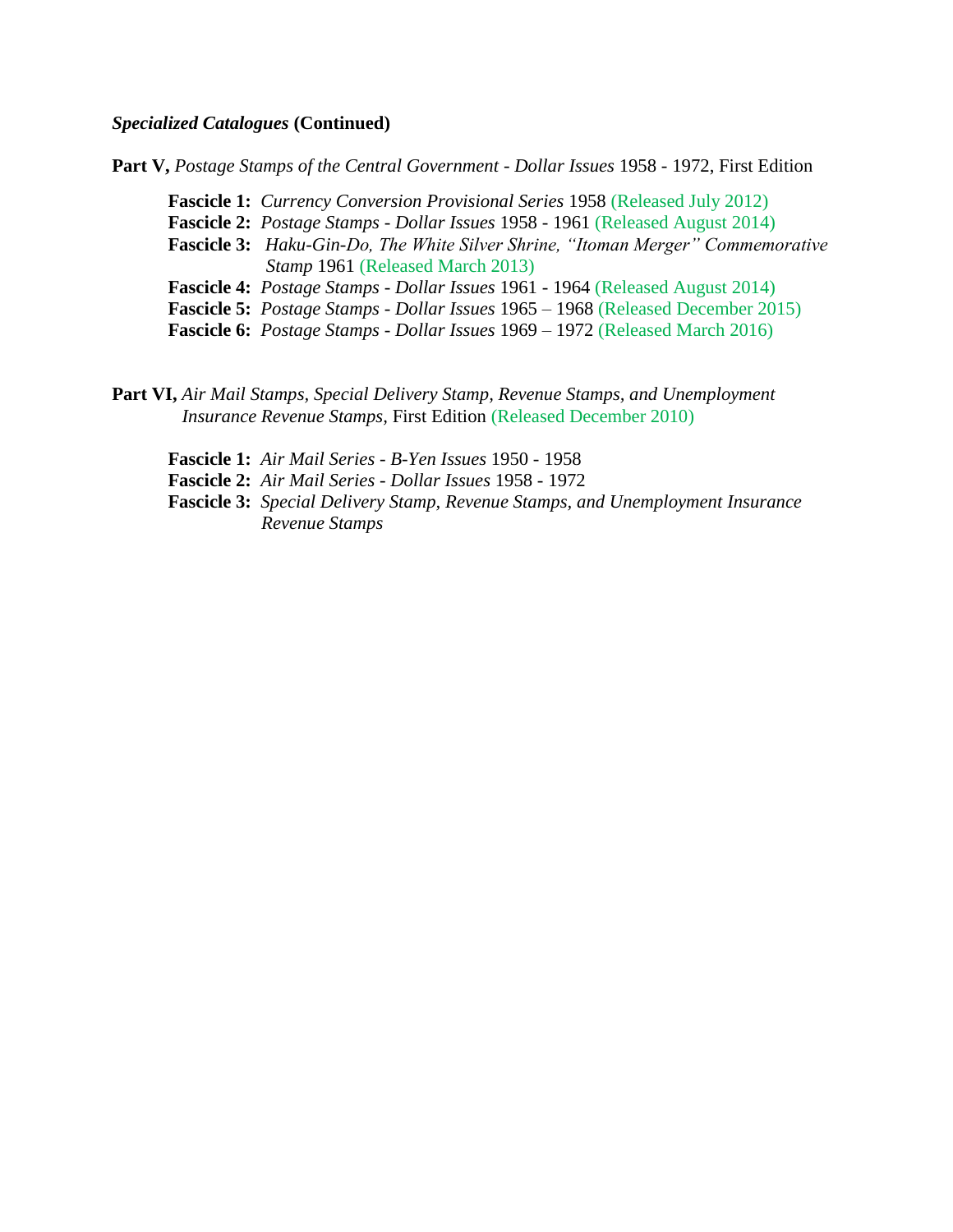## **Part VII,** *Specialized Documents and Monographs*

- **Fascicle 1:** *War Diary of Military Government Detachment B-101-X,* First Edition, Version 1.1 (Released February 2013)
- **Fascicle 2:** *Immediate Postwar History of the Okinawa Postal Administration,*  **First Edition, Version 1.1** (Released February 2013)
- **Fascicle 3:** *History of the Development of the Communications Service in Amami Gunto after its Separation from Japan,* First Edition, Version 1.1 (Released February 2013)
- **Fascicle 4:** *Miyako Island Postal History During and After the War,*  First Edition, Version 1.1 (Released February 2013)
- **Fascicle 5:** *Battle Records of the Former Communications Employees of Okinawa, Kume Shima Post Office Portion,* First Edition, Version 1.1 (Released February 2013)
- **Fascicle 6:** *RPSS Listing of the Official Cachets Authorized by Ryukyuan Postal Authorities* 1948 - 1958 *and of The Commercial / Private Cachets Appearing of First Day of Issue, Last Day of Sale, and Last Day of Use Covers of the B-Yen Issues* 1950 - 1958, Second Edition (Released April 2019)
- **Fascicle 7:** *Commemorative Cancellations, and Scenic Cancellation Authorized by Ryukyuan Postal Authorities, Private and Commercial Cancellations, and Small Japanese Commemorative Cancellations,* First Edition (Released March 2014)
	- **Supplement Number 1:** *Commemorative Cancellation Types* Added to RPSS Work Table Version 1.1 Website: September 2015 Version 1.2 August 2018 Version 1.3, October 2020 Version 1.4

**Second Edition:** Small Japanese Commemorative Cancellations: basic listing (a more expanded listing in Part VII, Fascicle 27, Section 1 and removed from the second edition). The second edition has been expanded and updated with historical background with Supplement No. 1 information added.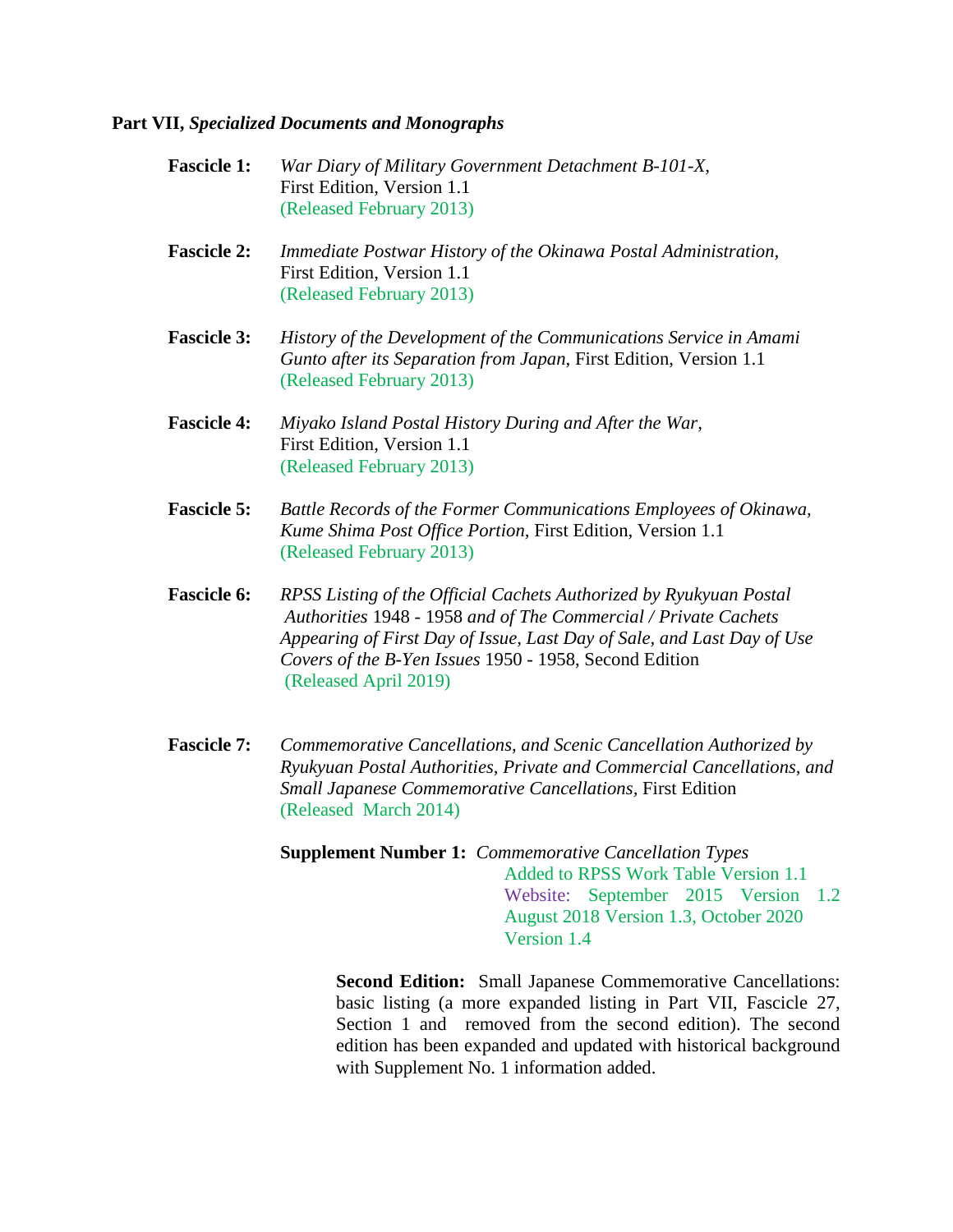- **Fascicle 8:** *Official Announcements and Publicity Materials of the Central Governments*, First Edition (Released November 2019)
	- **Section 1:** *Announcement Brochures, Announcement Letters, Horizontal Announcement Slips, Small Vertical Slips, Large Vertical Slips, and Mihon Announcement Slips*
	- **Section 2:** *Order Forms, Sales Announcements, Sales List and Order Forms, Stamp Lists, Stamp and Postal Stationery Schedules, Tuberculosis Prevention Seal Announcement Letters, Tuberculosis Prevention Seal Order Forms, Publicity Album, Guide to Philatelic Service, Official Booklets: "List of Ryukyuan Stamps," Publicity Posters, Presentation Booklets, Presentation Folders Presentation Stock Books, and Special Commemorative and Promotion Materials*
- **Fascicle 9:** *Tuberculosis Prevention Seals* 1952 1971, First Edition (Released July 2011)
- **Fascicle 10:** *Mihon,* First Edition (Released March 2011)
- **Fascicle 11:** *First Flight Covers and Air Mail Service Commemoration Materials*, First Edition
	- **Section 1:** *Pre-War Ryukyu Flights and Commemorations* 1931 1935 (Released December 2014) [Second edition moved to Fascicle 27, Section 2]
	- **Section 2:** *Flights and Commemorations of the American Administration* 1947 - 1972 (Released December 2014)
- **Fascicle 12:** *Proofs and Essays of the Central Governments,* First Edition (Released October 2017)
- **Fascicle 13:** *Seals, Non-Postal Seals, and Labels of the Central Governments* 1950 - 1972, First Edition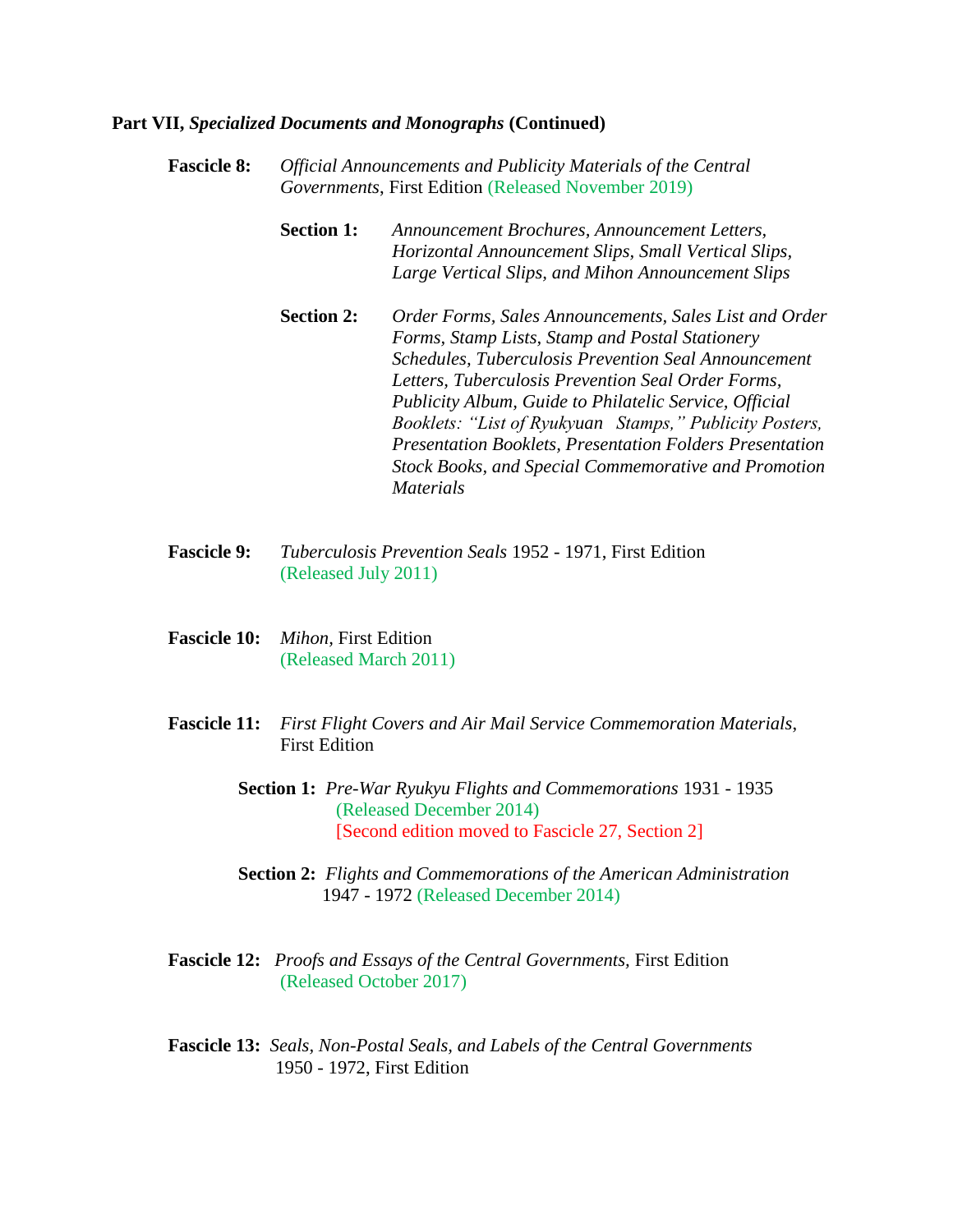- **Fascicle 14:** *Postal Handstamps of the Central Governments,* First Edition (Released March 2018)
- **Fascicle 15:** *Postal Mail Service – Postal Rates* 1945 1972, First Edition

**Section 1:** *Domestic Mail Service* (Released March 2020)

- **Section 2:** *International Surface Mail Service* (Released November 2020)
- **Section 3A:** *International Air Mail Service* (Released May 2021)
- **Section 3B:** *Illustrated Stampless Covers of the First Class International Air Mail Service for the Stampless Era of the First and Second Rate Periods* March 15, 1948 to February 14, 1950 Added to RPSS Website Work Table: September 2015, Website: August 2018 Version 1.0; October 2020 Version 1.1
- **Section 4:** *Parcel Post Mail Service* (Released November 2020)
- **Fascicle 16:** *Commercial / Private Cachets – Dollar Issues Postage and Air Mail Stamps* 1958 - 1972, *Postal Stationery, Cultural and Historical, First Flights, and Other Postal Items,* First Edition

**Section 1:** *First Day Covers for Postage Stamps and Air Mail Stamp*

- **Section 2:** *First Day Certificates, First Day Sheets, Metal Engraved Cachets, Postal Stationery Cachets, Cultural / Historical / First Flight Cachets* 1947 - 1972, *Commemorative Cancellations, Scenic Cancellations, Private Cancellations, Post Office Openings, Last Day of Sales Cachets, and Last Day of Use Cachets*
- **Fascicle 17:** *Post Offices Under the Administration of the United States Government,*  Third Edition
- **Fascicle 18:** *Postal Cancellations and Non-Postal Cancellations* 1945 1972, First Edition
	- **Section 1:** *Bar Cancellations (Killer Cancellations) and Fee Paid*  *Cancellations* (Released November 2021)
	- **Section 2:** *Postal Cancellations – Circular-Date-cancellations, Machine Cancellations, Missing Postmark Cancellations, Roller Cancellations, TAXE PERÇUE Cancellations; and Non-Postal Cancellations – Communications Bureau Cancellations, Fiscal Cancellations, Mu-sho Cancellations, and Telephone Cancellations* (Released April 2022)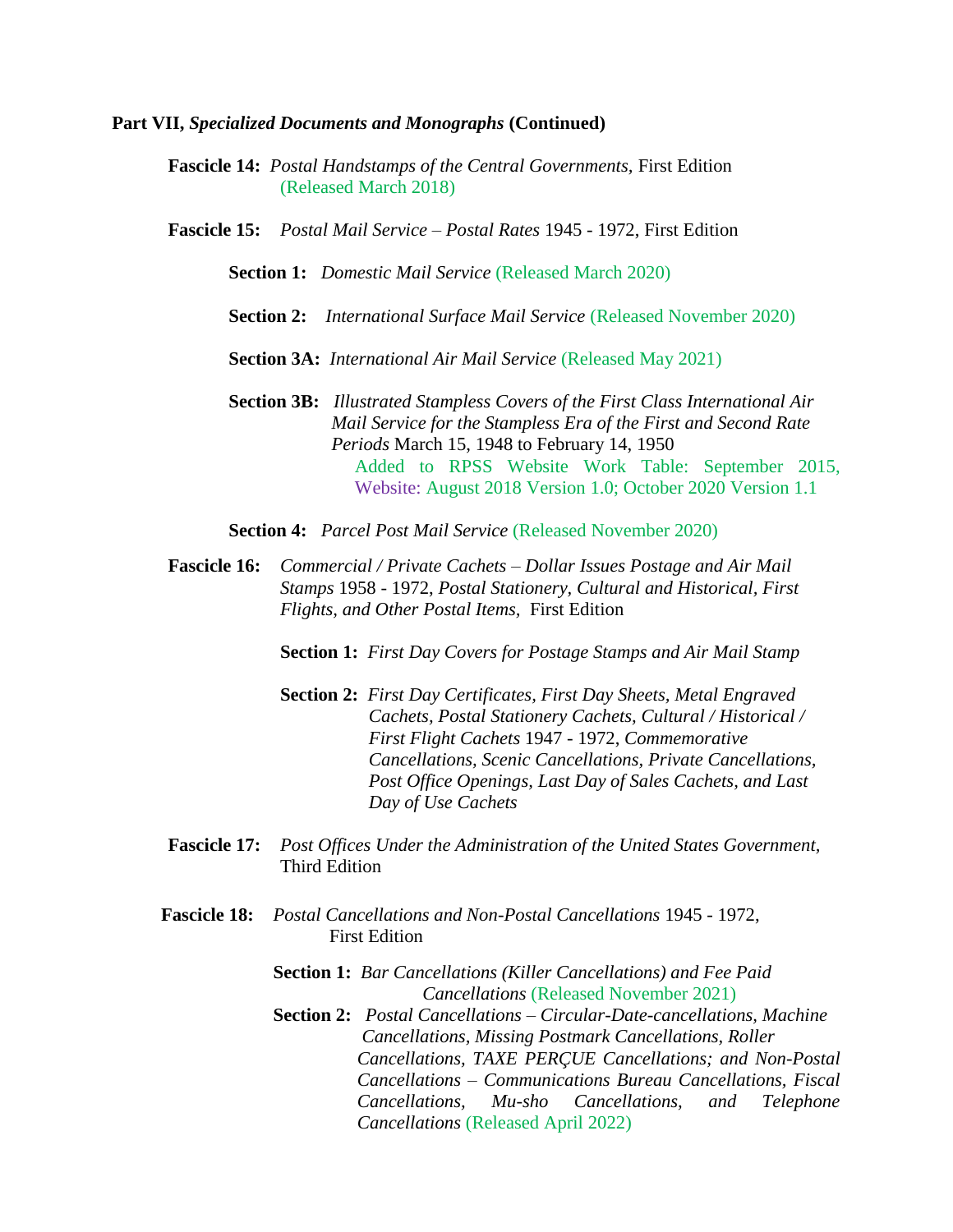- **Fascicle 19:** *Designers of Postage Stamps, Postal Stationery, and Other Postal Items,* First Edition
- **Fascicle 20:** *Special International Reply Coupons, Forms and Receipts, Paquebot Mail, Proposed Semi-Postal Stamps, and Early Inbound Mail to the Ryukyu Islands,* First Edition
- **Fascicle 21:** *Military Chits, B-Yen Currency, and the Iriomote National Part Label and Emergency Currency Conversion Confirmation Certificate,* First Edition (Released October 2016)
- **Fascicle 22:** *Stamp Errors and Varieties – Postage Stamps, Air Mail Stamps, and Special Delivery Stamp of the Central Governments* 1948 - 1972, First Edition (Released April 2017)
- **Fascicle 23:** *Military Mail Service - Ryukyu Islands,* First Edition
	- **Section 1:** *United States Army and Air Force Mail Service, United*  *States V-Mail, and Censorship of Military Mail*
	- **Section 2A:** *United States Navy Mail Service*
	- **Section 2B:** *Illustrated Covers of United States Navy Ships in the Ryukyu Islands during World War II and the Occupation of Okinawa – 1945*
	- **Section 3:** *Army Ships, Merchant Marines Ships, The Coast Guard,*  *United States Marine Corps, Seabees and Naval Construction Units, Military Government Detachments, POW Camps, Refugee Camps, and Repatriation Camps During World War II*
	- **Section 4:** "*Battle of Okinawa*" *Commemorations and Related Materials* **Section 5:** *Japanese Military Mail Service on Okinawa – World War II*  *and After*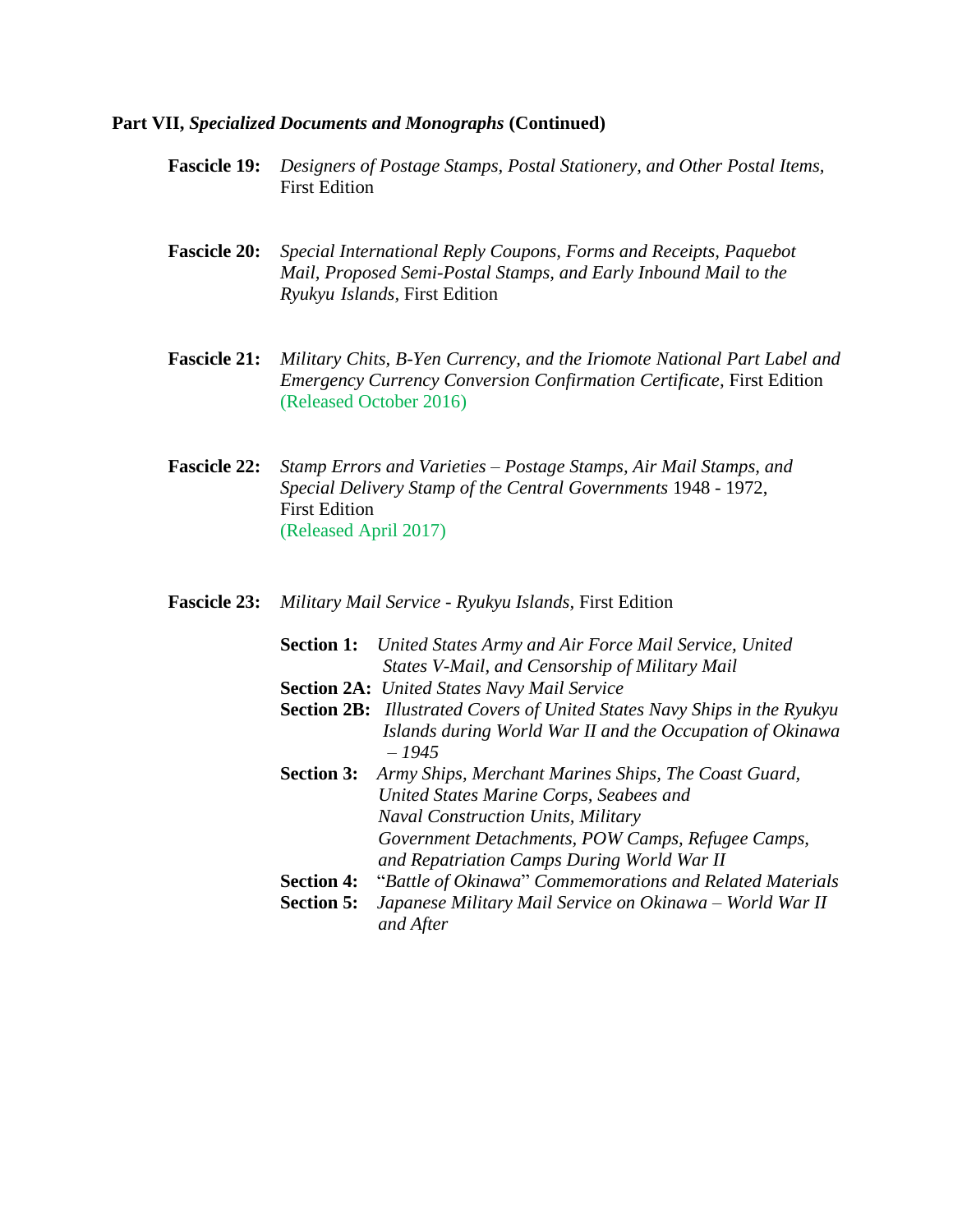**Fascicle 24:** *Postal History* 1945 - 1972, First Edition

**Section 1:** *Postal History 1945- 1957* **Section 2:** *Postal History* 1958 – 1972 **Section 3**: *Ryukyu Philatelists* 

- **Fascicle 25:** *Telegrams, Telegram and Telephone Envelopes; Radiograms; Ryukyu Air Mail Labels; Maximum Postcards; and other Non-Postal Items,* First Edition
- **Fascicle 26:** *New Year's Greeting Cards,* First Edition (Released October 2018)
- **Fascicle 27***: Okinawa Prefecture Postal Related Materials Prior to World War II and Reversion to the End of the SHOWA Era*, First Edition
	- **Section 1:** *Postal Issues and Postal History 1874 to End of World War II*
	- **Section 2:** *First Flight Covers and Air Mail Service Commemoration Materials – Pre-War Ryukyu Flights and Commemorations* 1931 – 1935. Second Edition The first edition was designated as Fascicle 11, Section 1.
	- **Section 3:** *Post Reversion (May 15, 1972) to the End of the SHOWA Era* (January 7, 1989)
		- **Volume 1:** *Postage Stamps, Revenue Stamps, and Postal Stationery*
		- **Volume 2:** *Postal Rates, Postal Cancellations, Commemorative Cancellations, First Day Commemorative Cancellations, and Scenic Cancellations*
		- **Volume 3:** *Small Commemorative Cancellations*
		- **Volume 4:** *Private / Commercial Cachets, Post Offices, Special Events, Non-Postal Items, and Other Related Postal Materials*
		- **Volume 5:** *Post Office Cachets*
	- **Section 4***: Special Sporting Events - Okinawa Special National Athletic Meet – 1973 and 42nd National Athletic Meet – 1987*
	- **Section 5:** *EXPO '75 Okinawa International Ocean Exposition*
	- **Section 6:** *First Flight Covers and Air Mail Service Commemoration Materials – Post Reversion Flights and Commemorations 1972 to 1989*
	- **Section 7**: Postal History of the Okinawa Prefecture Post Reversion to the End of the SHOWA Era May 15, 1972 to January 7, 1989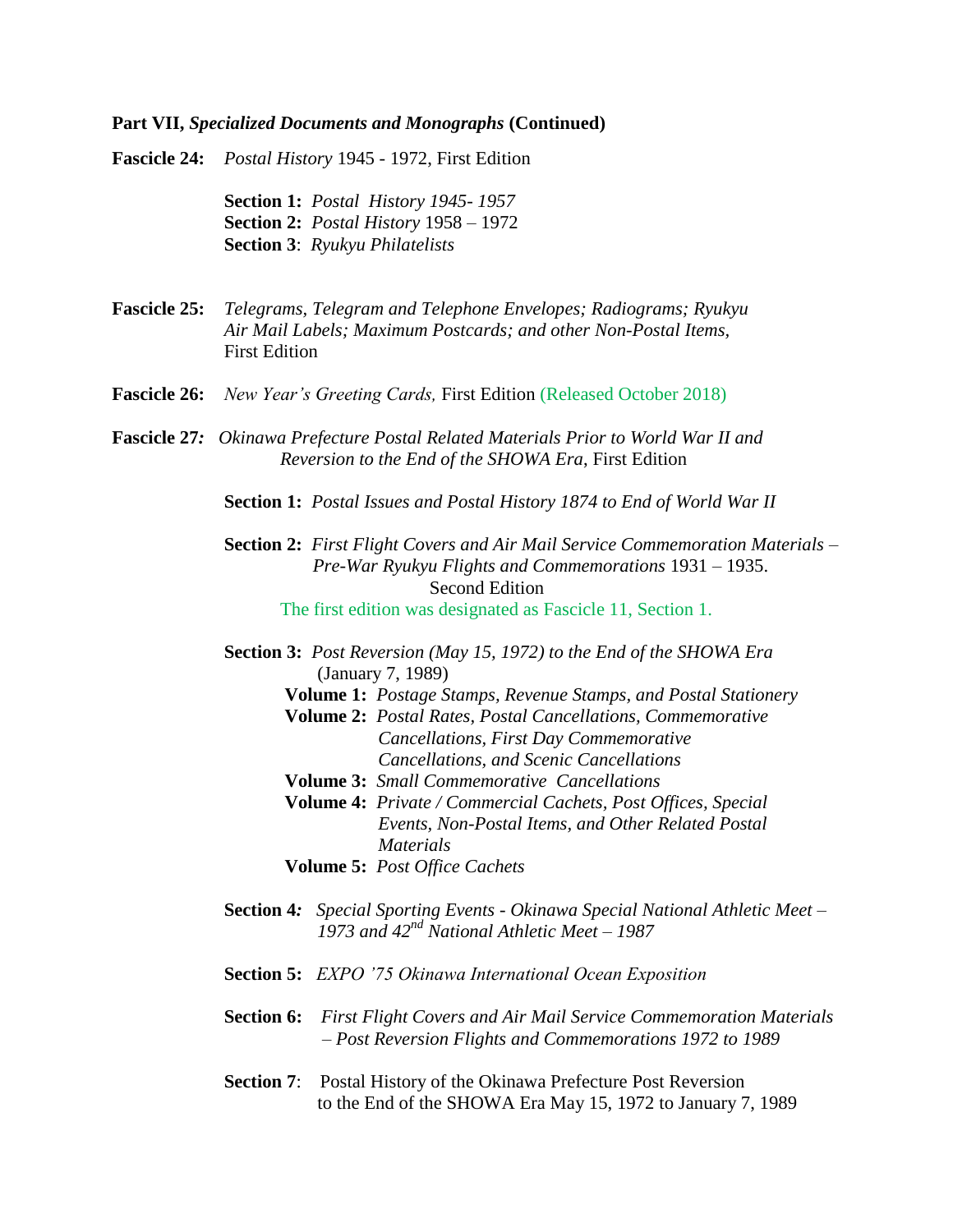**Fascicle 28:** *Okinawa Prefecture Postal Related Materials – HEISEI Era - January 8, 1989 – April 30, 2019 and REIWA Era May 1, 2019 to Present,* First Edition

 **Section 1:** *Postage Stamps*

 **Section 2:** *Postal Stationery*

 **Section 3:** *Postal Cancellations, Commemorative Cancellations, First Day Commemorative Cancellations, Scenic Cancellations, Post Offices and Post Office Handstamped Cachet*

**Section 4:** *Small Commemorative Cancellations*

**Fascicle 29:** *Ryukyu Kingdom History as it Relates to Ryukyu Islands Postal History,* First Edition. Jon B. Kawaguchi. Alameda, CA: RPSS

 **Section 1:** *Ryukyu Kingdom and Okinawa Prefecture History to 1945*

 **Section 2:** *Commodore Perry's Arrival to the Ryukyu Islands - 1853 to 1854*

## **Part VIII,** *Bibliographies*

**Fascicle 1:** *Bibliography of Source Materials for the Study of the Provisional Postal Issues of the Gunto Governments of the Ryukyu Islands,* 1945 - 1951. Version 1.1 Digitalized Version (Released February 2013)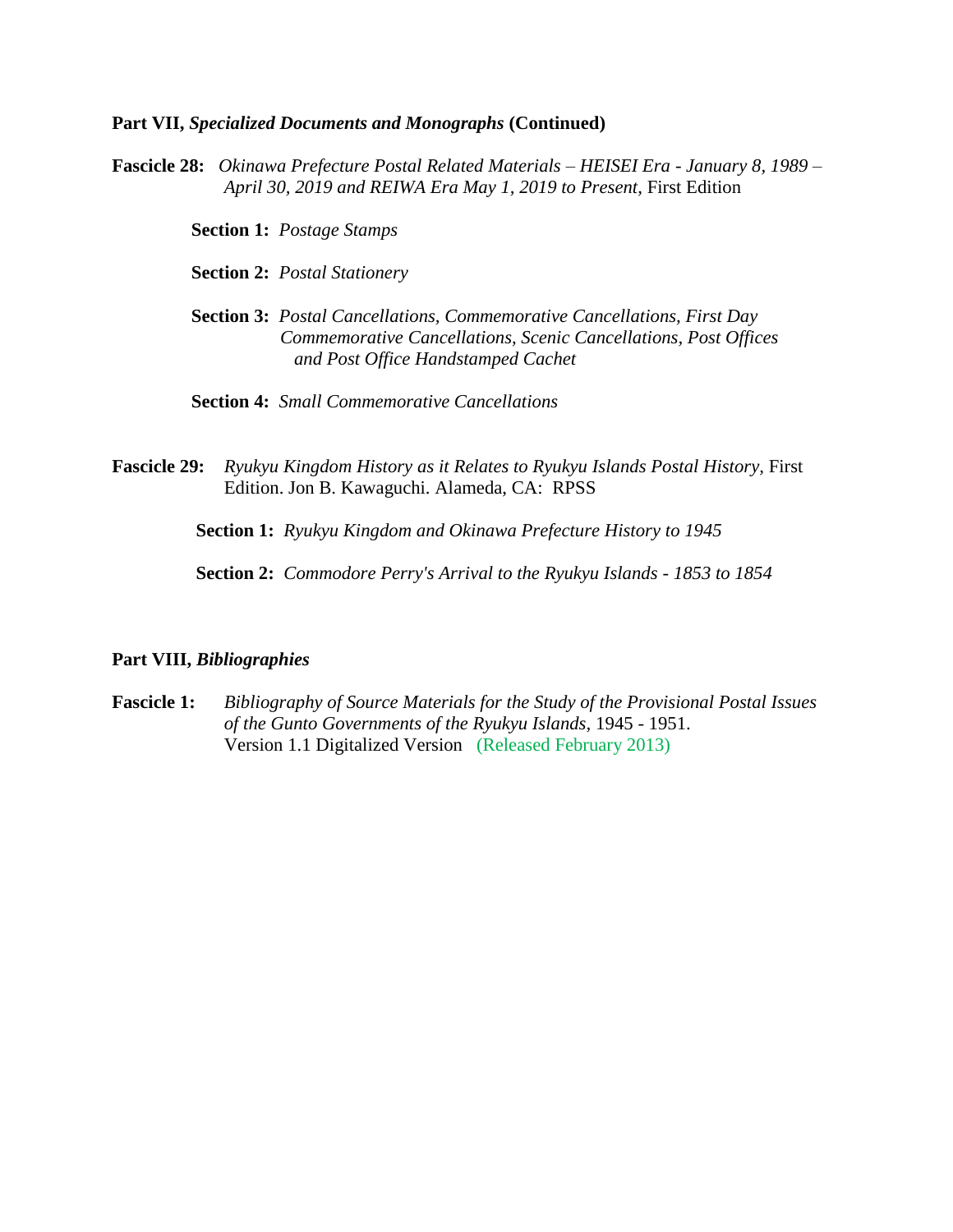# **Part IX,** *Check Lists*

| <b>Fascicle 1:</b> | Checklist of Gunto Stationery Issues (1945 - 1951). Revised and Updated by<br>Arthur L-F Askins and Jon B. Kawaguchi, Alameda, CA: RPSS 2012.<br>[Listing per the Third Edition of Part 1]                                                                                                   |
|--------------------|----------------------------------------------------------------------------------------------------------------------------------------------------------------------------------------------------------------------------------------------------------------------------------------------|
| <b>Fascicle 2:</b> | Checklist of the Postal Stationery of the Central Governments (1948 - 1972).<br>Ed. Jon B. Kawaguchi, Alameda, CA: RPSS 2012.<br>[Listing per the Third Edition of Part II] (Released March 2015)                                                                                            |
| <b>Fascicle 3:</b> | Checklist of the Nansei Shoto Provisional Postage Stamps (1945 - 1950).<br>Ed. Jon B. Kawaguchi, Alameda, CA: RPSS 2012.<br>[Listing per the Fourth Edition of Part III]                                                                                                                     |
| <b>Fascicle 4:</b> | Checklist of the Postage Stamps of the Central Governments - B-Yen Issues (1948 -<br>1958). Ed. Jon B. Kawaguchi, Alameda CA: RPSS 2012.<br>[Listing per the First Edition of Part IV] (Released March 2012)                                                                                 |
| <b>Fascicle 5:</b> | Checklist of the Postage Stamps - Dollar Issues "Currency Conversion Provisional<br>Series (1958). Ed. Jon B. Kawaguchi, Alameda, CA: RPSS 2012.<br>[Listing per the First Edition of Part V, Fascicle 1] (Released July 2012)                                                               |
| <b>Fascicle 6:</b> | Checklist of the Air Mail Stamps, Special Delivery Stamp, Revenues, and<br>Unemployment Insurance Revenue Stamps of the Central Governments - B-Yen<br>Issues, (1950 - 1958). Ed. Jon B. Kawaguchi, Alameda CA: RPSS 2012.<br>[Listing per the First Edition of Part VI] (Released July2010) |